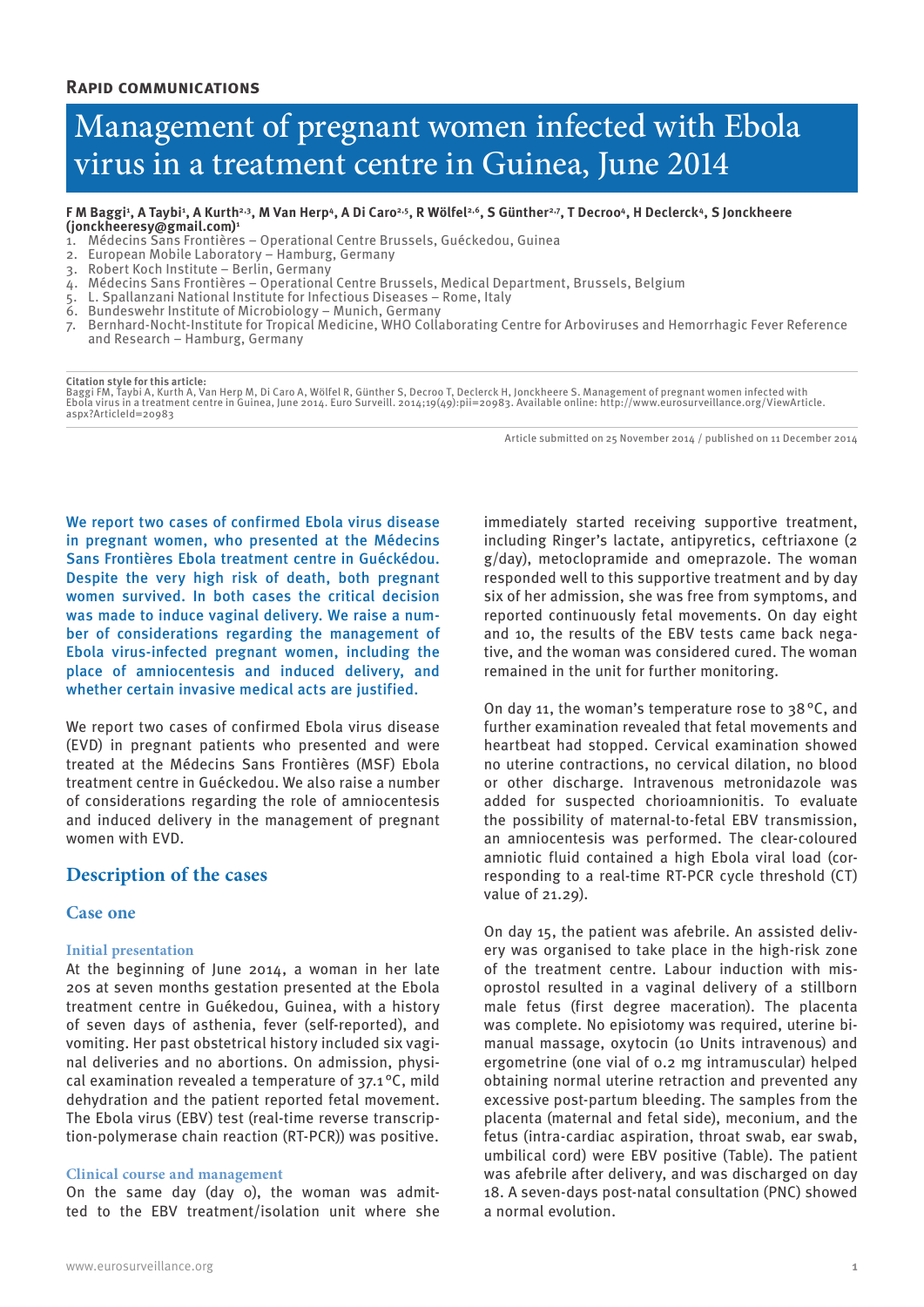### **Table**

Test results from maternal and fetal samples taken from two pregnant patients during their stay at the Ebola treatment centre, Guéckédou, Guinea, June 2014

| Timeline             | Specimen type                        | Ebola virus load<br>result (CT value) | Semi-quantitative<br>viral load result | Other results                                          |
|----------------------|--------------------------------------|---------------------------------------|----------------------------------------|--------------------------------------------------------|
| Patient <sub>1</sub> |                                      |                                       |                                        |                                                        |
| Day o (admission)    | Blood (mother)                       | Positive (21.29)                      | $+ + +$                                | Malaria negative                                       |
| Day 8                | Blood (mother)                       | Negative (-)                          |                                        | $\lg G$ positive $(21:1,280)$<br>IgM positive (≥1:320) |
| Day 10               | Blood (mother)                       | Negative (-)                          | $\overline{\phantom{m}}$               |                                                        |
| Day 12               | Amniotic fluid (amniocentesis)       | Positive (23.31)                      | $+ + +$                                | $\overline{\phantom{0}}$                               |
| Day 15               | Amniotic fluid (fetal mouth<br>swab) | Positive $(21.41)$                    | $+ + +$                                |                                                        |
| Day 15               | Amniotic fluid (fetal ear swab)      | Positive (24.78)                      | $+ + +$                                | $\qquad \qquad -$                                      |
| Day 15               | Placenta (fetal side)                | Positive $(24,12)$                    | $+ + +$                                | $\overline{\phantom{0}}$                               |
| Day 15               | Placenta (maternal side)             | Positive (19,23)                      | $+ + +$                                | $\overline{\phantom{0}}$                               |
| Day 15               | Fetal blood - sample 1               | Positive (16,13)                      | $+ + +$                                | $\overline{\phantom{0}}$                               |
| Day 15               | Fetal blood - sample 2               | Positive $(23.6)$                     | $+ + +$                                | -                                                      |
| Day 15               | Fetal meconium (anus swab)           | Positive (20,32)                      | $+ + +$                                | $\overline{\phantom{0}}$                               |
| Day 18               | Blood (mother)                       | Negative (-)                          | $\overline{\phantom{m}}$               | $\overline{\phantom{0}}$                               |
| Patient 2            |                                      |                                       |                                        |                                                        |
| Day $1^a$            | Blood (mother)                       | Positive (26.46)                      | $+ +$                                  | Malaria positive                                       |
| Day 7                | Blood (mother)                       | Positive $(25, 43)$                   | $+ +$                                  |                                                        |
| Day 11               | Amniotic fluid (mouth swab)          | Positive $(24.10)$                    | $+ + +$                                | $\qquad \qquad -$                                      |
| Day 11               | Amniotic fluid (fetal ear swab)      | Positive (28.82)                      | $+ +$                                  |                                                        |
| Day 11               | Placenta (fetal side)                | Positive (14.22)                      | $+ + +$                                | $\overline{\phantom{0}}$                               |
| Day 11               | Placenta (maternal side)             | Positive (19.98)                      | $+ + +$                                | $\overline{\phantom{0}}$                               |
| Day 11               | Fetal meconium (anus swab)           | Negative (-)                          | $\frac{1}{2}$                          | $\overline{\phantom{0}}$                               |
| Day 16               | Blood (mother)                       | Negative (-)                          | ÷,                                     | $\overline{\phantom{m}}$                               |
| Day 18               | Blood (mother)                       | Negative (-)                          | $\overline{\phantom{a}}$               | $\overline{\phantom{0}}$                               |

CT: cycle threshold; NA:not available; RT-PCR: reverse transcription-polymerase chain reaction.

a Patient 2 first presented at the treatment centre in the afternoon (day 0) so the result of Ebola virus testing was available the next day (day 1).

Real-time RT-PCR was performed with the Smart Cycler. The obtained CT values correspond with the accumulation of the fluorescent signal and are inversely proportional with the viral load. CT values are classified in subsequent categories of 0–25, 25–35 and 35–40 and correspond with  $+++$ ,  $++$  and  $+$  results.

When the real-time RT-PCR was negative this is indicated for the viral load by a – result.

#### **Case two**

#### **Initial presentation**

In mid-June 2014 a primipara in her early 20s at seven months gestation presented with a history of five days of arthralgia, asthenia, diarrhoea, fever (self-reported) and headache. The patient presented with a history of grade III female genital mutilation (FGM). On admission, the patient had a temperature of 38.4°C, and reported fetal movements and no contractions.

#### **Clinical course and management**

On the next day (day 1), the EBV test and malaria rapid test were positive. The patient's fever worsened (39.5 $\degree$ C), and she had an onset of haematuria and cough. The patient reported fetal movements had stopped. Supportive treatment included intravenous ampicillin and metronidazole for a possible chorioamnionitis, as well as intravenous artesunate (malaria treatment) and Ringer's lactate.

On day five, the patient's systolic blood pressure dropped to 60 mmHg (norm: 90–119) and additional fluids were intravenously administered. On day eight, the patient presented with symmetrical oedema of the lower extremities. Obstetrical examination revealed a hypertonic uterus, transverse or breech presentation, no fetal heartbeat, cervical dilation of one centimeter in diameter, and no discharge. Despite the risk, ketamine anaesthesia was provided, external version manoeuvres were performed, and the fetus was rendered in cephalic presentation.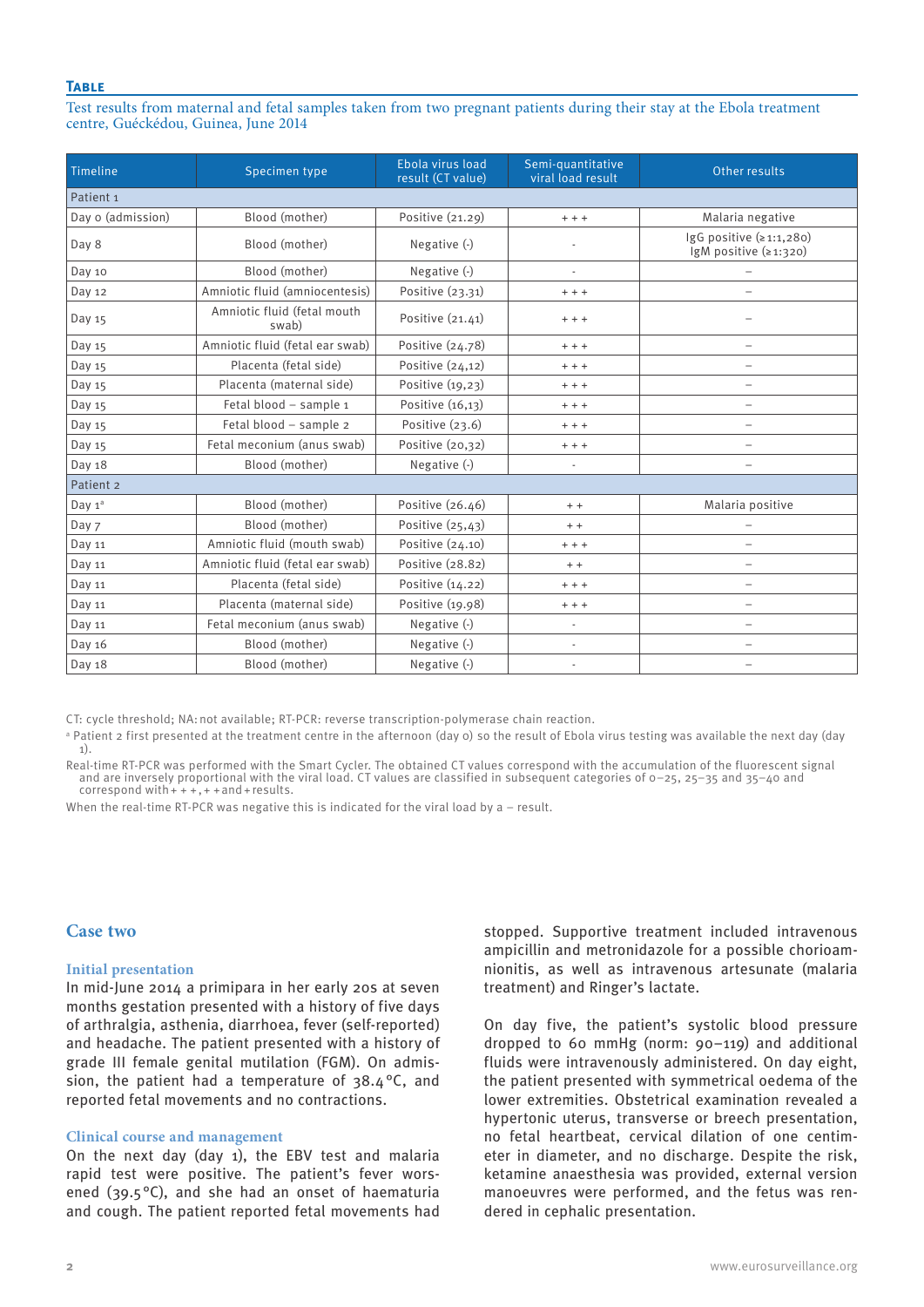On day 10, the patient was disoriented and presented with anasarca. On the morning of day 11, the patient was found unconscious, with the fetal head intravaginal. Ketamine was administered, an episiotomy was performed, and a male stillborn fetus was delivered vaginally. The placenta was complete. Urinary retention complicated uterine retraction, and uterine bi-manual massage was employed together with the administration of oxytocin (10 U) and ergometrine (1 vial of 0.2mg). Post-partum haemorrhage only stopped after repeatedly (five times) packing the uterus with gauze. Due to the FGM, bladder catheterisation was unsuccessful. Urine was aspirated through a suprapubic bladder paracentesis (the urine was not tested for EBV). A final vaginal and uterine exploration showed no further complications. The samples from the placenta (maternal and fetal side) and the fetus (throat swab, ear swab) were EBV positive. The sample from the meconium was negative (Table). No pericardial puncture was performed.

On day 12, the patient regained consciousness, and spontaneous diuresis resumed after a single dose dexamethasone injection. The patient had a temperature of 40°C. Gentamicin was added to the treatment. Over the next six days the patient improved clinically. On day 17, the patient was afebrile. On day 16 and 18, EBV tests were negative and the patient was considered cured. The patient was discharged on day 19. She did not attend her scheduled appointment seven-days PNC.

# **Ebola virus outbreak in West Africa**

In March 2014, an EVD outbreak was declared in Guéckedou, Guinea, following which it spread to Liberia, Sierra Leone, Nigeria, Senegal and Mali [1,2]. The viral strain responsible for the current outbreak has been identified as the Zaire strain, a particularly virulent strain associated with mortality rates as high as 90% [1]. Overall, by 21 November 2014, 15,351 individuals have become infected and 5,459 of these have died. Among those infected, 588 were healthcare workers and 377 of these have died [2]. Patients with EVD generally present with a history of contact with another person with EVD and an abrupt onset of a nonspecific febrile syndrome. A systemic inflammatory response can cause multiple organ failure and shock [3,4]. Pregnant women are reported to be at higher risk to die [5].

Since the onset of the outbreak in Guinea, MSF has set up and is running six Ebola treatment centres – including one in Guékédou where the outbreak began.

# **Discussion**

There are very few studies reporting on maternal and fetal outcomes of pregnant women infected with EBV. We report on two cases of pregnant women infected with EBV in Guinea. Despite pregnant women being at higher risk of more severe disease and mortality [5], both women survived. Both fetuses unfortunately died in utero. This case report raises a number of important points for discussion regarding the management of pregnant women infected with EBV.

Although our findings are based on two cases only, they depict a more positive picture of the maternal outcomes of EVD during pregnancy. In both cases the delivery occurred during the healing phase, when the EBV viraemia in the pregnant woman was controlled, and when clotting had probably returned to normal. During previous outbreaks also caused by the Zaire strain, such as in the Democratic Republic of the Congo (DRC) 1976 Yambuku outbreak, only nine (11%) of 82 EBV infected pregnant women were reported to have survived [6]. Similarly, during another EBV outbreak in the DRC 20 years later (1995 in Kikwit) only one (7%) of 15 pregnant women was reported to have survived, and EBV-infected pregnant women had a notably higher mortality rate (93%) than non-pregnant EBV-infected women (70%) [5]. For the current outbreak, data on pregnancy are not routinely reported so overall figures on the survival of pregnant women and their unborn children or neonates are not available at this point.

Despite the two women described in this report surviving, in both cases the fetus died in utero. There is not much chance for the fetus to survive EBV infection. A massive infection of the fetus is likely to occur through the placenta. Furthermore maternal immunoglobulins M are poorly transported through placental villi and the fetal secretory immune system starts producing immunoglobulin M around the 20th week of gestation [7]. Fetal and neonate mortality was equally reported high in other outbreaks. In Yambuku, 11 live neonates were born to EBV-infected women and all died within 19 days [6]. In Yambuku and Kikwit, abortion occurred among 19 of 82 (23%) and 10 of 15 (67%) infected pregnant women respectively [5,6]. In Kikwit the only surviving pregnant patient had an abortion [5]. In Yambuku, one of the nine survivors aborted in the treatment centre. Abortions occurred spontaneously, likely because of fetal death due to EBV infection. Unfortunately the pregnancy outcomes of the other pregnant EVD survivors were not reported [6].

This is the first description of the use of amniocentesis to determine the presence of intrauterine EBV infection. In the case of the first patient, despite her having an undetectable viral load and declared cured before the demise of the fetus, a subsequent amniocentesis revealed a high viral load in the amniotic fluid. For this reason, a vaginal delivery was arranged to take place in the high-risk zone of the EVD treatment centre. In the absence of the amniocentesis, the recovered EBV negative patient might have been referred to the local maternity for delivery, exposing the maternity staff to a very high risk of EBV infection. Alternatively, she might have had a spontaneous abortion at home with potential risk of subsequent transmission of EBV to household contacts. In the second case, an emergency